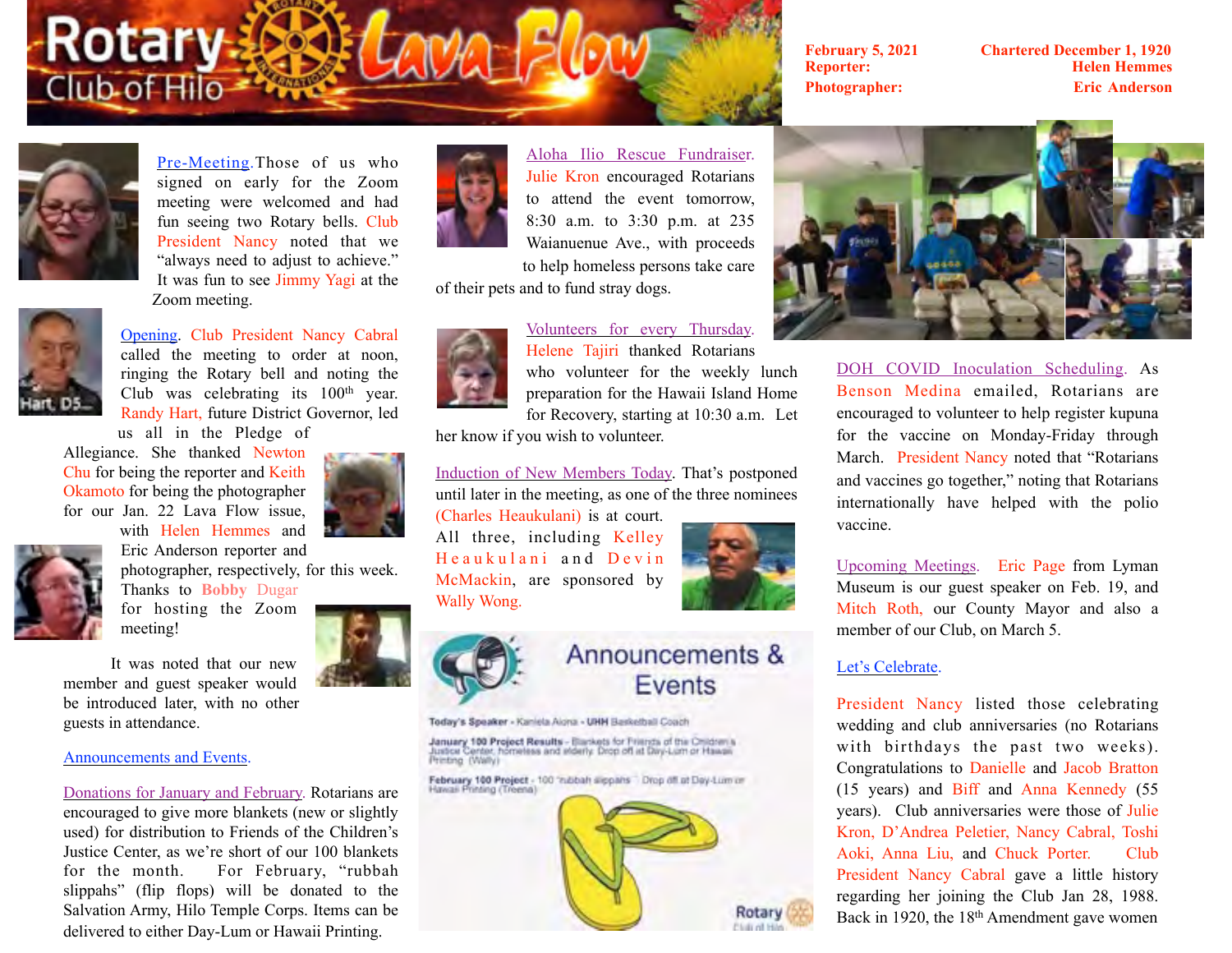the right to vote. In 1950, a Rotary Club in India made a proposal to eliminate the word "male" from the Rotary constitution, but it was not until May 1987, that the Supreme Court ruled that Rotary should not exclude members on the basis of gender. The May 7, 1987, Lava Flow for our club referenced the action via a "wait and see" approach, with some Hilo Rotarians obviously uncomfortable with the Supreme Court's decision. The world for our Club evolved on Jan. 28, 1988, with Nancy's becoming a member (the first female member of our Club). Thanks for that little piece of history!

## Grants.

The Board authorized payment of three grants from the Hilo Rotary Club Foundation (HRCF):

Friends of the Children's Justice Center, \$7,000; Hilo Medical Center Foundation, \$7,000; and Hi600 Blue Mask Program, \$5,000. Thanks were expressed for the donations, as usually funds come from our annual fundraiser, the Brewfest. If you wish to donate, the address is HRCF, P.O. Box 7476, Hilo, HI 96720.

> Feb 4, 2006 (15 yrs) .Feb 4. 1966 (55 yrs)

# Let's Celebrate I

Birthdays None

#### **Anniversaries**

Danielle & Jacob Bratton

| DIR & ARTIST MELTING, continuous |  |  |
|----------------------------------|--|--|
| Date Joined Rotary               |  |  |

| Julie Kron        | Jan 24, 2020 (1 yr)   |
|-------------------|-----------------------|
| D'Andrea Peletier | Jan 24, 2020 (1 yr)   |
| Nancy Cabral.     | Jan 28, 1988 (33 yrs) |
| Toshi Apkl        | Feb 1, 2002 (19 yrs)  |
| Anna Liu          | Feb 3, 2017 (4 yrs)   |
| Chuck Porter.     | Feb 4, 1994 (27 yrs)  |
|                   |                       |

Rotary **Club of His** 



# Happy Dollars.

Marcia Prose donated \$\$ to invite Rotarians to the free concert via The Palace Theatre website on Valentine's Day, Feb. 14, at 7 p.m.

Patrick Guillen welcomed the



coaches at the meeting (Jimmy Yagi and our speaker, Kaniela Aiona). He gave \$86 in honor of Jimmy Yagi's

upcoming birthday on Feb. 18.

Julie Kron donated \$\$ to the HRCF, thanking Patrick Guillen for all his help with her college son.



Kerry Glass shared \$\$ too, nothing he was happy that he got his

COVID-19 injection

as one of ten Club members aged 75 and older. He

shared that both Chris Tamm and he were contacted by Kaiser; Susan Munro is volunteering to help with registration via phone calls (with a few other Rotarians signed up to do so). He encouraged Rotarians to get the vaccine. Alberta Dobbe

too.

said she got her shot



Beckie Marshall gave \$\$, stating she was a proud Mom, with her daughter an intern for Senator Kahele on Capitol Hill.

Helene Tajiri gave \$\$ to the HRCF, thanking the volunteers for the Thursday lunch. The "Go Cook

'Um Crew" includes Tina Jimenez, Treena Breyfogle, Beckie Marshall, Jen Tanouye, Helene, and her husband Harvey.

Randy Hart gave \$\$ for the sad news – that the District Club meeting (being coordinated by Alan Kusunoki) this spring will be virtual only – but the good news is that it helped him make the decision that the meeting in 2023 will be held in Hilo. He wants a fun and enjoyable meeting. If you are interesting in volunteering on his committee, let him know.

Patrick Smith donated \$\$ to share the good news that his daughter who had COVID-19 and pneumonia has since made a full recovery. What a blessing!



Jen Tanouye gave \$\$ to the Hawaii Rotary Youth Foundation to share info about funds for Wally Wong, who is in Honolulu with his daughter, now at Queen's Hospital. Donations for his expenses can be contributed via GoFundMe, via sending a card and donation directly to Wally (address on our membership list), or dropping off a check at Day-Lum Realty, with President Nancy ensuring he gets contributions. President Nancy shared that she would give \$\$\$ in his daughter's name, and she noted that both Eddie Hara and she appreciated the "wonderful ways" in which Rotarians came through when they both dealt with the loss of family members in 2020 (Eddie's son, and Nancy's father and husband).



President Nancy noted five club members this month are doing what Wally has done by himself every week/month.

Aaron Albers gave \$\$ as well.



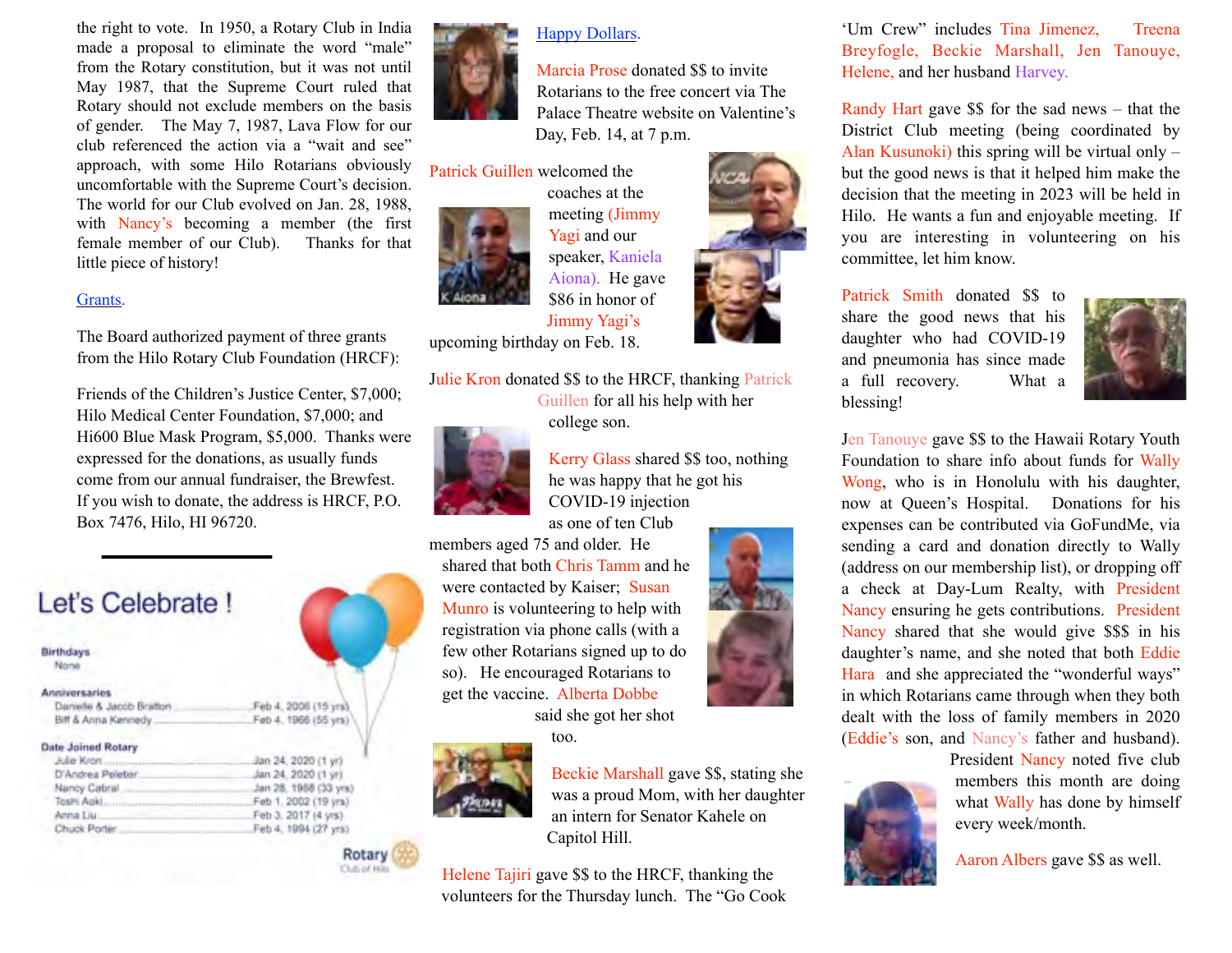# Introduction of Our Speaker. Jim Cheney, our program planner, invited Patrick

Guillen, UH-Hilo Athletic Director, to introduce the men's basketball coach at UH-Hilo, Kaniela Aiona. He's the sixth head coach after the first local coach, Jimmy Yagi, who is now retired. Kaniela grew





up in Waimea and is a Honokaa High School graduate. He left the Big Island 19 years ago to play college collegiate basketball and then began his coaching career. Webster is his alma mater, and his most recent position was a five-year run

as head coach at Menlo College where his teams had a high grade point average. His team qualified for the 2019-2020 NAIA national conference

t h a t w a s c a n c e l e d because of COVID-19. A n d additional impressive credentials were shared.



# Speaker UHH Basketball Coach Kaniela Aiona.

Coach Aiona shared his appreciation for being invited to speak to our Club. He said he was new to the business of the Rotary Club, but since he grew up in Hawai'i, he said he understands "Aloha" and cultural perspectives. He said Patrick Guillen had helped assemble a great coaching staff and that the mission for the team is greater than just the number of wins and players, ages 18-22, have been able to practice starting in late October. They now have a 3-1 record since the season started.

 One of the issues he discussed was the recruitment of players locally and elsewhere. He noted that recruitment is relationship oriented and that having coaching staff and others with whom you have contact and trust helps with recruitment both locally and even internationally. The current team, mostly local, has players from New Zealand, Australia, and Southern California. It's a tricky year for recruiting, as high school graduates are available and so are college students whose seasons have been affected and who now have another year to serve on a team.

 Those who are basketball fans definitely want to follow the team by checking on-line and reading the Sports pages in our local newspaper.



With regard to a question by Genie Phillips as to what rally cry he uses for his team, Coach Aiona noted that he would say, "Play hard, play smart, play together."

# Installation of New Members. Postponed!

In Closing. The meeting was adjourned at 1:01 p.m., with thanks to all for attending and with Aaron Albers invited to lead the Club in the 4-Way test of the things we think, say, and do.